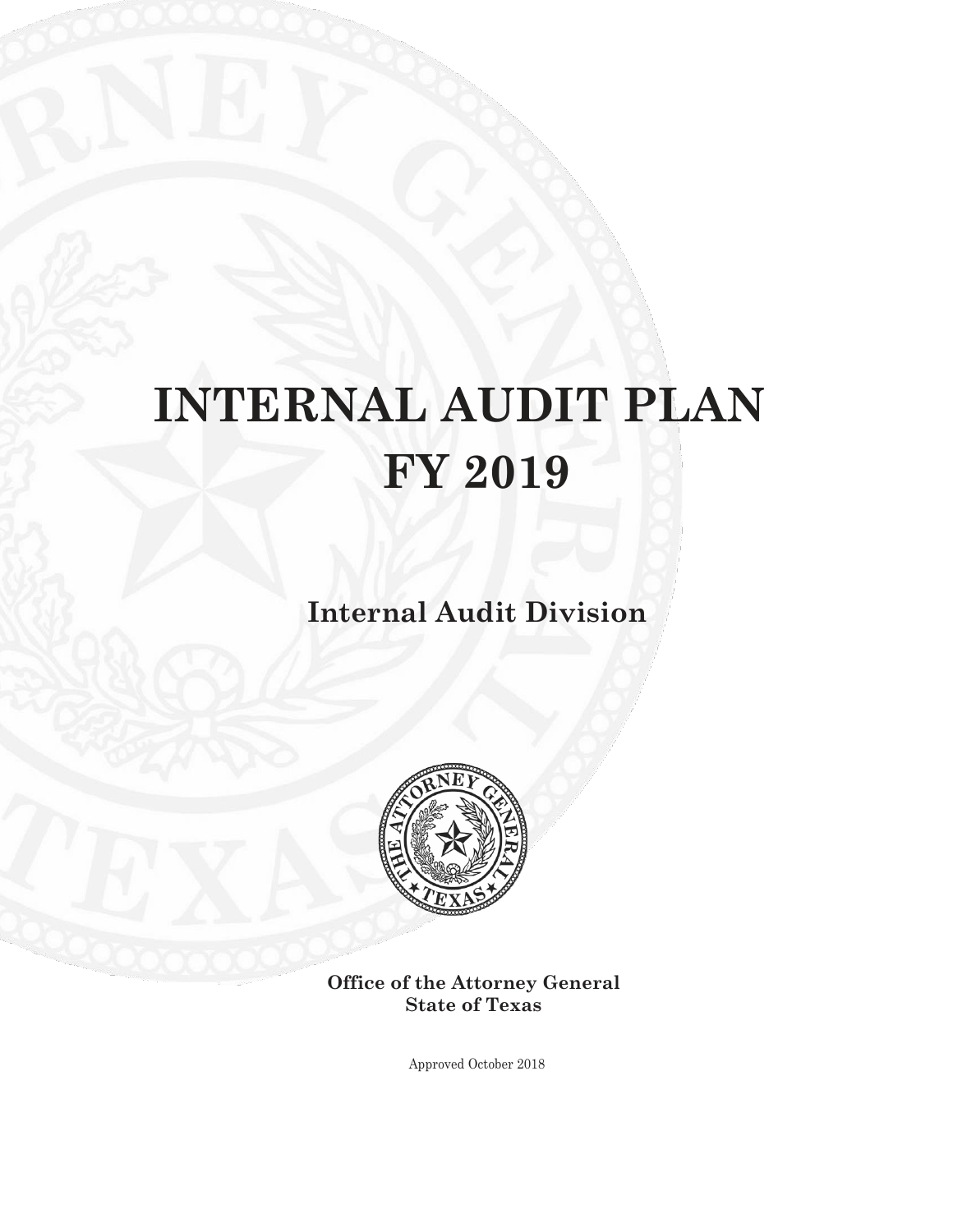# **Table of Contents**

| Section                                                                                    | Page |
|--------------------------------------------------------------------------------------------|------|
| Overview                                                                                   | 1    |
| The Role of Internal Audit<br>٠                                                            |      |
| Professional and Statutory Requirements<br>$\blacksquare$                                  |      |
|                                                                                            | 2    |
|                                                                                            | 3    |
|                                                                                            | 4    |
| <b>Performance Audits</b><br>٠                                                             |      |
| Prior Audit Follow-up<br>٠                                                                 |      |
| Carry-Forward Project<br>٠                                                                 |      |
| <b>Prior Year Close-out Activities</b><br>$\blacksquare$                                   |      |
| Non-Audit Services (Non-Routine and Routine Consulting or Advisory)<br>$\blacksquare$      |      |
|                                                                                            | 8    |
| Available Staff Time Estimate for FY 2019<br>٠                                             |      |
| Total Estimated Internal Audit Division Staff Hours Available in FY 2019<br>$\blacksquare$ |      |
|                                                                                            |      |
| Summary of Available Audit Hours<br>٠                                                      | 9    |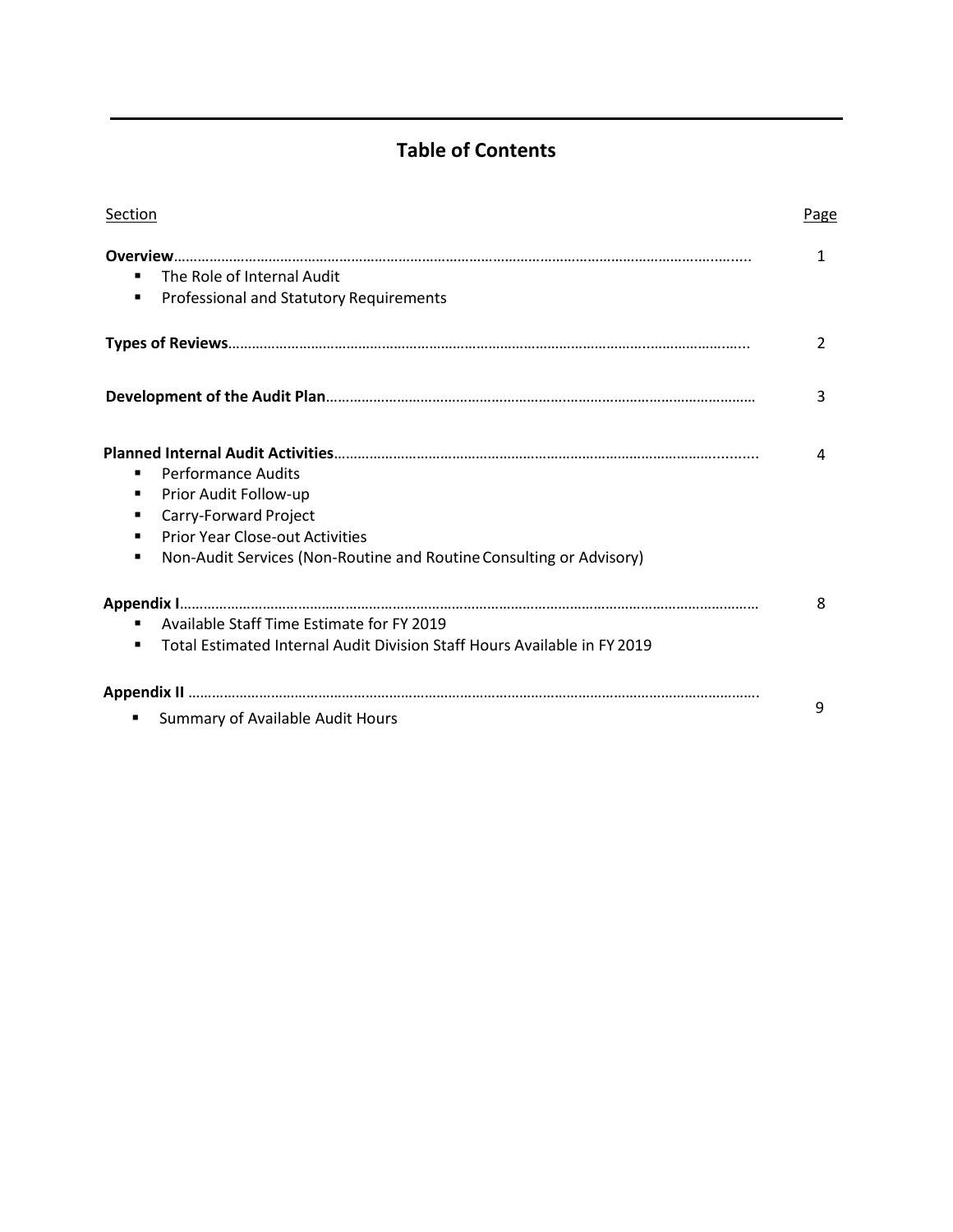#### **Overview**

The annual audit plan is a guide that is developed for the utilization of the division's resources during the fiscal year in order to address the risks of the Office of the Attorney General (OAG). Audits and other projects selected for review and included in the annual audit plan are those areas that represent risk to the agency.

The audit plan may be modified during the fiscal year as circumstances change. Requests from management, changes in audit resources, and changes in the agency's organization or operations could result in updates to the plan. Any significant updates to the plan would require approval from the First Assistant Attorney General.

Project objectives proposed in the plan are in general terms. The specific objective of each audit project is determined by the detailed assessment of relative risks for the project at the time the project is initiated.

The audit plan was developed using current audit resources available in Q1 of FY19. Additional projects will be submitted to the First Assistant Attorney General for review and approval as supplemental hours become available.

#### **The Role of Internal Audit**

The Internal Audit Division (IAD) provides independent, objective assurance and consulting services designed to add value and improve the organization's operations. IAD helps the agency accomplish its objectives by bringing a systematic and disciplined approach to evaluate and improve the effectiveness of risk management, control, and governance processes.

IAD complies with the United States Government Accountability Office's (GAO) Government Auditing Standards, the Institute of Internal Auditors' (IIA) International Professional Practices Framework and the Information Systems Audit and Controls Association's IT Standards, Guidelines, and Tools and Techniques for Audit and Assurance and Control Professionals. The Internal Audit Charter, approved by the Attorney General and the First Assistant Attorney General sets forth the purpose, authority, and responsibility of IAD.

#### **Professional and Statutory Requirements**

This document provides the Fiscal Year 2019 audit plan as required by the Internal Audit Charter, GAO, and IIA professional auditing standards, and the Texas Internal Auditing Act, Texas Government Code 2102.008. The Act requires state agencies to conduct a program of internal auditing that includes an annual audit plan prepared using risk assessment techniques and identifies the individual audit projects to be conducted during the year.

Audit Plan – Page | 1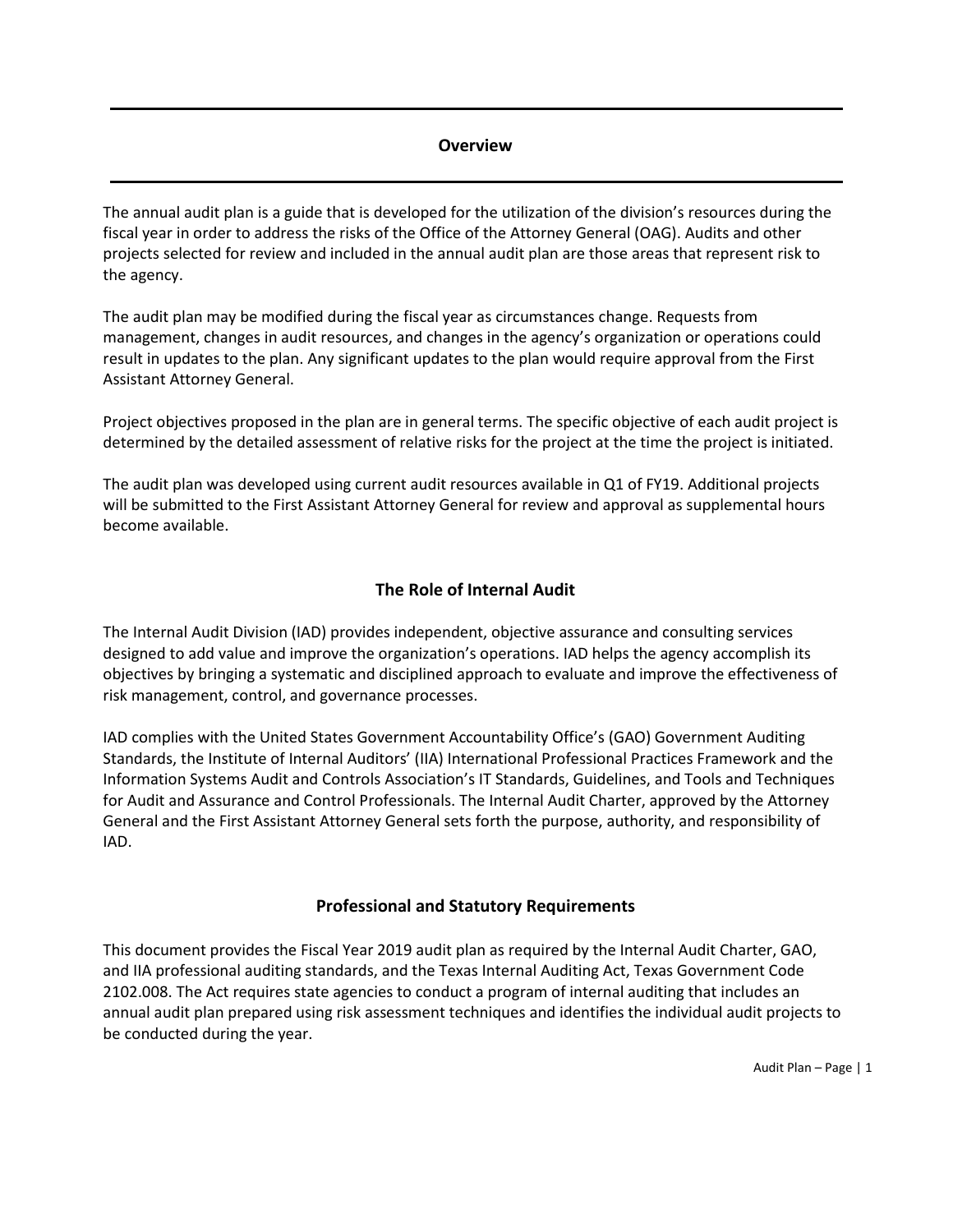This plan is prepared in accordance with the Institute of Internal Auditors' International Professional Practices Framework and the Texas Internal Auditing Act (Texas Government Code, Chapter 2102). The plan is developed based on an assessment of risk and potential exposures that may affect the organization. Ultimately, Internal Audit's objective is to provide management with information to reduce exposure to the negative effects that may be associated with operations intended to achieve management's objectives. The degree or materiality of exposure can be viewed as risks mitigated by establishing sound internal controls.

The planning process is consistent with the agency's approved Internal Audit Charter and the division's goals. The plan of engagements is based on a documented risk assessment. In addition to the risk assessment, the planning process includes the assessment of available audit resources.

#### **Types of Reviews**

The Internal Audit Division (IAD) conducts performance audits and non-audit services, as well as follow-up reviews.

**Performance audits** are engagements that provide assurance or conclusions based on an evaluation of sufficient appropriate evidence against stated criteria. Performance audits provide objective analysis so that management and those charged with governance and oversight can use the information to improve program performance and operations, lower risks, reduce costs, facilitate decision making by parties with responsibility to oversee or initiate corrective action, and contribute to public accountability. Therefore, the sufficiency and appropriateness of evidence needed and tests of evidence will vary based on the audit objectives and conclusions.

**Follow-up reviews** are conducted to determine the adequacy, effectiveness, and timeliness of actions taken by management on reported engagement recommendations. This work determines if management actions have resulted in lowering risks or if management has assumed the risk of not taking corrective action on reported findings. Follow-up projects are conducted on previous IAD reported findings, as well as the State Auditor's Office and other external entities' reported audit findings. These audits are scheduled within a reasonable time frame to allow management sufficient opportunity to implement corrective actions.

**Non-audit services** are advisory client service activities which are intended to add value and improve the agency's governance, risk management, and control processes. Examples include counsel, advice, facilitation, and training. This type of project can only be conducted if providing the non-audit service does not create impairments to independence, either in fact or appearance, with respect to future audit projects.

Audit Plan – Page | 2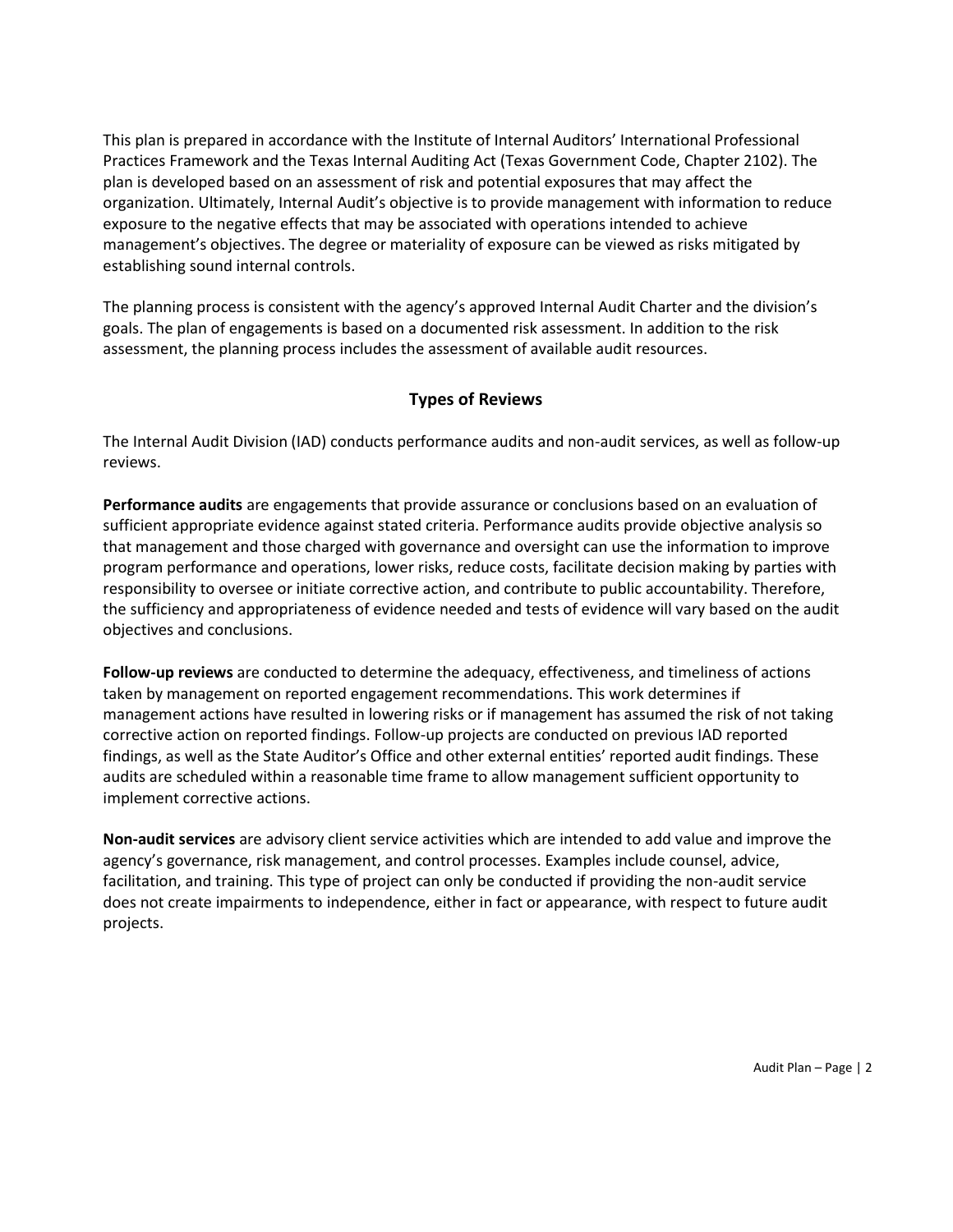#### **Development of the Audit Plan**

The Internal Audit Division allocates its resources in a manner that is consistent with the mission and goals of the Office of the Attorney General. To support the OAG's mission, audit coverage is considered across the agency. The audit plan is designed to provide coverage of key business processes, over a reasonable period of time, given the existing staff.

The following key factors were considered to assess risk and develop the audit plan:

- **Potential for impact on agency-wide policies and procedures**
- Changes in systems, processes, policies, orprocedures
- **Results and time since last audit engagement**
- **Extent of government regulation**
- **Information and communication**
- **Transaction volume**
- **Staff turnover**

In addition to the projects selected based on risk assessment results, audit hours are also dedicated to follow-up reviews, carry-forward projects, and non-audit services.

Internal Audit is also required by law and auditing standards to conduct certain activities on an annual and/or periodic basis, such as an internal quality control assessment, an annual audit report, and an external peer review. Those required activities are also included in the audit plan.

To ensure the auditors maintain a steady workload throughout the year, some audit projects are scheduled to start near the end of one fiscal year and require time in the following year to complete. Specific carry-forward projects are identified in the Fiscal Year 2019 Internal Audit Plan.

In line with the State Auditor's Office (SAO) Guidelines for the Internal Audit Plan for Fiscal Year 2019, the following identified projects relate to capital budget control, contract management and other contract requirements.

- **Performance Audit and Non-Audit Services Contract Management:** 
	- Contract Monitoring Vendor Billing Compliance with Contract Requirements
	- Contract Performance and Monitoring Analysis
	- Information Technology Contract Compliance and Software Procurement Activities
- Prior Audit Follow-ups Capital Budget Controls:
	- Crime Victims Processing Assurance Follow-up
	- Procurement: Procurement Requests and Process Analysis Assurance Follow-up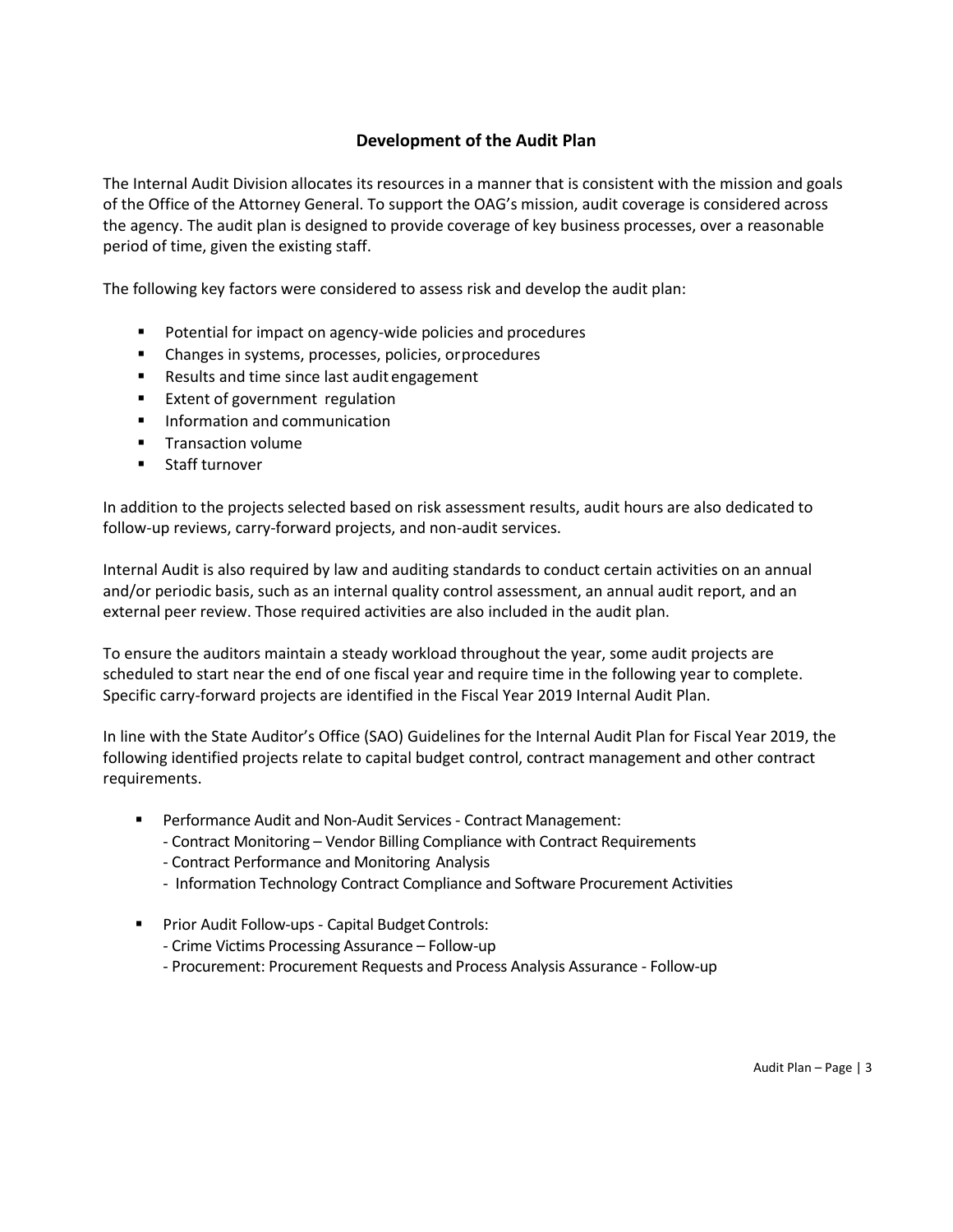The following tables provide information regarding planned Internal Audit activities for FY 2019<sup>1</sup>.

| Performance Audit (Assurance) Projects for FY 2019 |                                                                |                                                         |                                                                                                                                                                                                                                                                              |                                         |
|----------------------------------------------------|----------------------------------------------------------------|---------------------------------------------------------|------------------------------------------------------------------------------------------------------------------------------------------------------------------------------------------------------------------------------------------------------------------------------|-----------------------------------------|
| <b>Auditable</b><br>Unit                           | <b>Audit Area</b>                                              | <b>Title of Project</b>                                 | <b>Preliminary Objectives</b>                                                                                                                                                                                                                                                | <b>Estimated</b><br><b>Budget Hours</b> |
| Enterprise<br>Wide                                 | Information<br>Technology -<br><b>Information Security</b>     | Information<br>Security - Incident<br>Management        | Assessment of current security incident<br>management practices designed to<br>ensure compliance with incident<br>reporting requirements.                                                                                                                                    | 750                                     |
| Enterprise<br>Wide                                 | Information<br>Technology                                      | <b>IT Asset</b><br>Management<br><b>Hardware Review</b> | Determine compliance with Agency<br>Asset Management Policy for fixed or<br>controlled assets.                                                                                                                                                                               | 750                                     |
| Enterprise<br>Wide                                 | <b>Human Resources</b><br>and IT Access<br>Management          | Employee<br>Separation<br>Procedures                    | Determine whether the process<br>governing employee separations or<br>transfers works as designed to provide<br>assurance that access to sensitive data<br>and facilities is timely removed or<br>updated to ensure compliance with<br>applicable safeguarding requirements. | 775                                     |
| Enterprise<br>Wide                                 | Fraud, Waste and<br><b>Abuse Prevention</b><br>Program (FWAPP) | <b>FWAPP Biennium</b><br>Review                         | Performance of a biennium review of<br>the Fraud, Waste, and Abuse<br>Prevention Program in line with Agency<br>program requirements.                                                                                                                                        | 500                                     |
| <b>Total Audit (Assurance) Project Hours</b>       |                                                                |                                                         |                                                                                                                                                                                                                                                                              | 2,775                                   |

 $\overline{a}$ 

<sup>&</sup>lt;sup>1</sup> In addition to the approved projects for fiscal year 2019, Internal Audit will also perform an Assessment of Child Support Intake Operations during Q1 of fiscal year 2020. The audit is scheduled to occur during a time period in which potential recommendations will more closely align with TSCSES 2.0 planned system enhancements.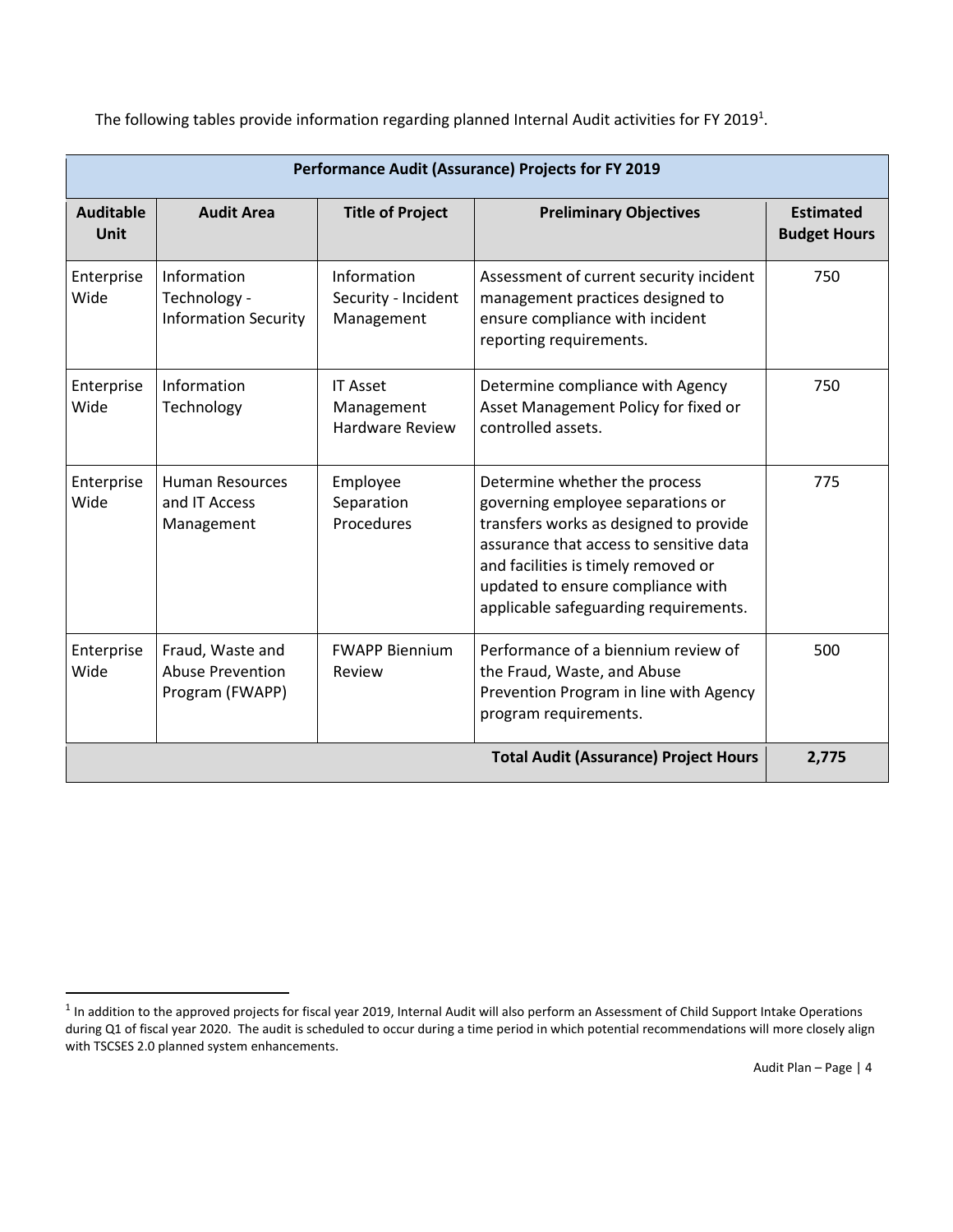| Prior Audit Follow-up Projects for FY 2019    |                                                                              |     |  |
|-----------------------------------------------|------------------------------------------------------------------------------|-----|--|
|                                               | Follow-up on Implementation Status of Prior Audit Recommendations            |     |  |
| <b>Auditable Unit</b><br><b>Audit Area(s)</b> |                                                                              |     |  |
| Enterprise Wide                               | Procurement: Procurement Requests and Process Analysis Assurance - Follow-up | 150 |  |
| Enterprise Wide                               | IT Project Portfolio Management - Follow-up                                  | 150 |  |
| Crime Victims                                 | Crime Victims' Compensation Processing Assurance - Follow-up                 | 150 |  |
|                                               | <b>Total Follow-up Project Hours</b>                                         | 450 |  |

| Carry-Forward Project - Fieldwork Phase                            |           |                                                              |     |  |
|--------------------------------------------------------------------|-----------|--------------------------------------------------------------|-----|--|
| <b>Auditable Unit</b><br>Audit Area (s)<br><b>Title of Project</b> |           |                                                              |     |  |
| Enterprise Wide                                                    | Receiving | Effectiveness of the Direct Shipment Notification<br>Process | 500 |  |
| <b>Total Carry-Forward Project Hours</b>                           |           |                                                              |     |  |

| <b>Prior Year - Close-out Activities</b>                                                                                                                                                                                                                                          |                                         |  |  |  |
|-----------------------------------------------------------------------------------------------------------------------------------------------------------------------------------------------------------------------------------------------------------------------------------|-----------------------------------------|--|--|--|
| <b>Audit Activity Description</b>                                                                                                                                                                                                                                                 | <b>Estimated</b><br><b>Budget Hours</b> |  |  |  |
| In accordance with Annual Reporting Guidelines, Internal Audit prepares a report that reflects that<br>status of prior audit activity. In addition to annual report preparation, close-out activities include<br>finalization of prior audits in the reporting phase at year end. | 410                                     |  |  |  |
| <b>Audit Engagements</b>                                                                                                                                                                                                                                                          |                                         |  |  |  |
| Bankruptcy and Collections - Case File Quality Assurance and Sensitive Data Safeguarding<br>п<br><b>Measures</b>                                                                                                                                                                  |                                         |  |  |  |
| Contract Monitoring – Vendor Billing Compliance with Contract Requirements<br>٠                                                                                                                                                                                                   |                                         |  |  |  |
| Invoice Approval Flow and Payment Authorization Controls - Follow-up<br>п                                                                                                                                                                                                         |                                         |  |  |  |
| <b>Consulting Engagements</b>                                                                                                                                                                                                                                                     |                                         |  |  |  |
| <b>Contract Performance and Monitoring Analysis</b><br>٠                                                                                                                                                                                                                          |                                         |  |  |  |
| Information Technology Contract Compliance and Software Procurement<br>٠                                                                                                                                                                                                          |                                         |  |  |  |
| <b>Crime Victims Financial Payment Processing</b><br>٠                                                                                                                                                                                                                            |                                         |  |  |  |
| <b>Total Close-out Hours</b>                                                                                                                                                                                                                                                      | 410                                     |  |  |  |

Audit Plan – Page | 5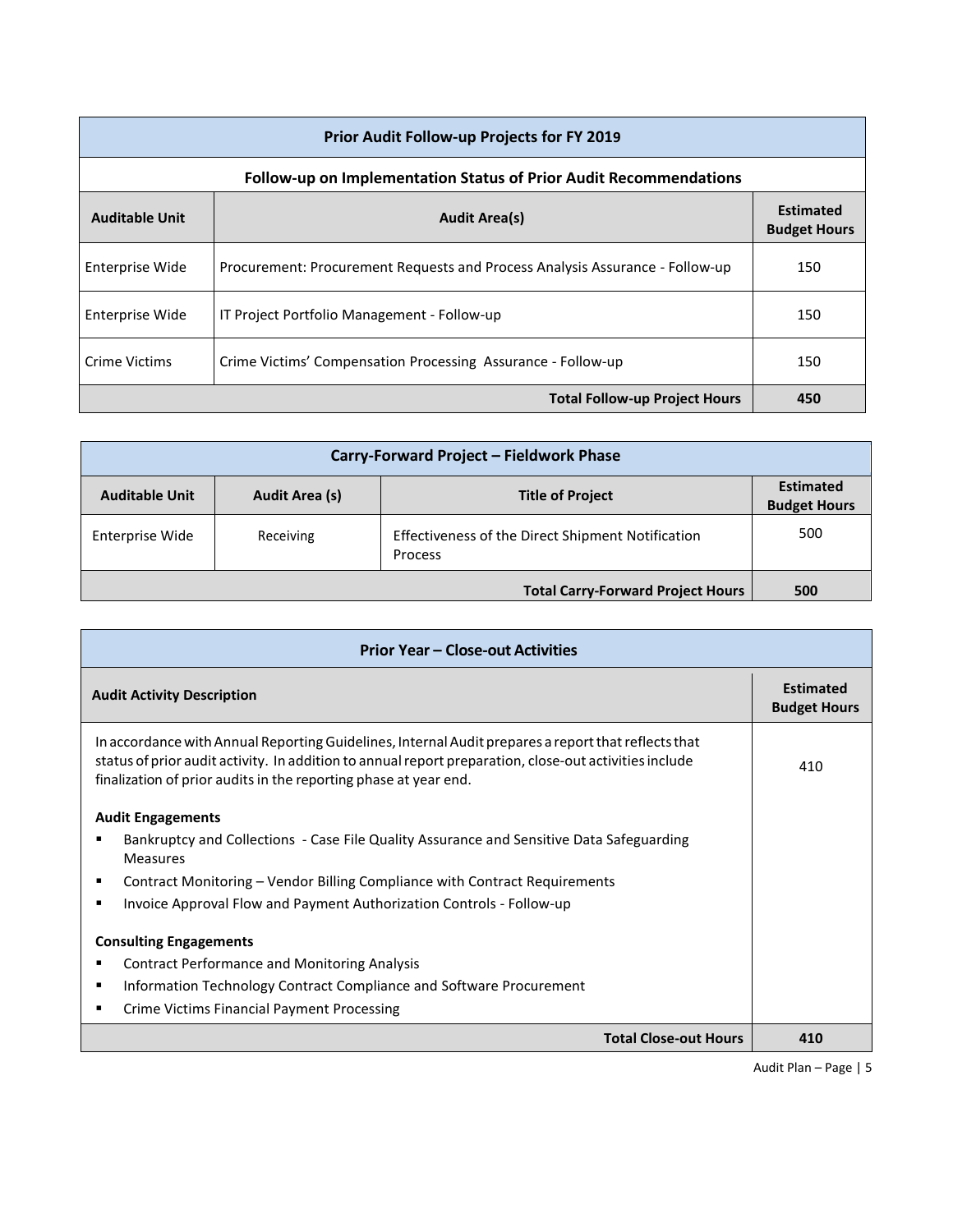| Non-Audit Services Projects (Special Projects - Consulting) for FY 2019 |                                     |                                                     |                                                                                                                                                                                                                                                                                     |                                         |
|-------------------------------------------------------------------------|-------------------------------------|-----------------------------------------------------|-------------------------------------------------------------------------------------------------------------------------------------------------------------------------------------------------------------------------------------------------------------------------------------|-----------------------------------------|
| <b>Auditable Unit</b>                                                   | <b>Audit Area</b>                   | Title of<br><b>Project</b>                          | <b>Preliminary Objectives</b>                                                                                                                                                                                                                                                       | <b>Estimated</b><br><b>Budget Hours</b> |
| Administrative and<br>Legal                                             | Civil Litigation:<br>Transportation | Transportation<br><b>Division Process</b><br>Review | Identify intake and case quality control<br>measures in place which provide<br>assurance that cases will flow through<br>the division and any backlogs that<br>result from increasing case volume are<br>identified and addressed as required by<br>internal policy and procedures. | 500                                     |
|                                                                         |                                     |                                                     | <b>Total Non-Audit Services (Special Project) Hours</b>                                                                                                                                                                                                                             | 500                                     |

| Routine Non-Audit Services (Consulting or Advisory) for FY 2019 |                                                                         |                                                                                                                                                                                   |                                         |  |  |
|-----------------------------------------------------------------|-------------------------------------------------------------------------|-----------------------------------------------------------------------------------------------------------------------------------------------------------------------------------|-----------------------------------------|--|--|
| <b>Auditable Unit</b>                                           | <b>Non - Audit Area</b>                                                 | Scope/Objective                                                                                                                                                                   | <b>Estimated</b><br><b>Budget Hours</b> |  |  |
| Child Support                                                   | Project Management,<br>Financial, and<br><b>Implementation Protocol</b> | <b>TXCSES 2.0 Consulting</b>                                                                                                                                                      | 250                                     |  |  |
| <b>Enterprise Wide</b>                                          | Project Management and Risk<br><b>Mitigation Feedback</b>               | Assist management enterprise wide in a consulting<br>role during assessment of Centralized Accounting<br>and Payroll/Personnel System (CAPPS) project<br>implementation planning. | 100                                     |  |  |
| Information<br>Security and<br>Technology                       | Texas Administrative Code<br>(TAC) Compliance                           | <b>TAC Compliance Activities</b>                                                                                                                                                  | 200                                     |  |  |
| Peer Review<br>(External Entity)                                | Peer Review<br>Participation for Reciprocity<br>Requirements            | Participate in external quality assurance review for<br>another state agency to determine the audit<br>function's compliance with required auditing<br>standards.                 | 150                                     |  |  |
| Child Support                                                   | <b>Risk Awareness</b>                                                   | T1.0 Decommission Program Consulting                                                                                                                                              | 50                                      |  |  |
| Child Support                                                   | <b>Risk Awareness</b>                                                   | Architecture Review Board                                                                                                                                                         | 50                                      |  |  |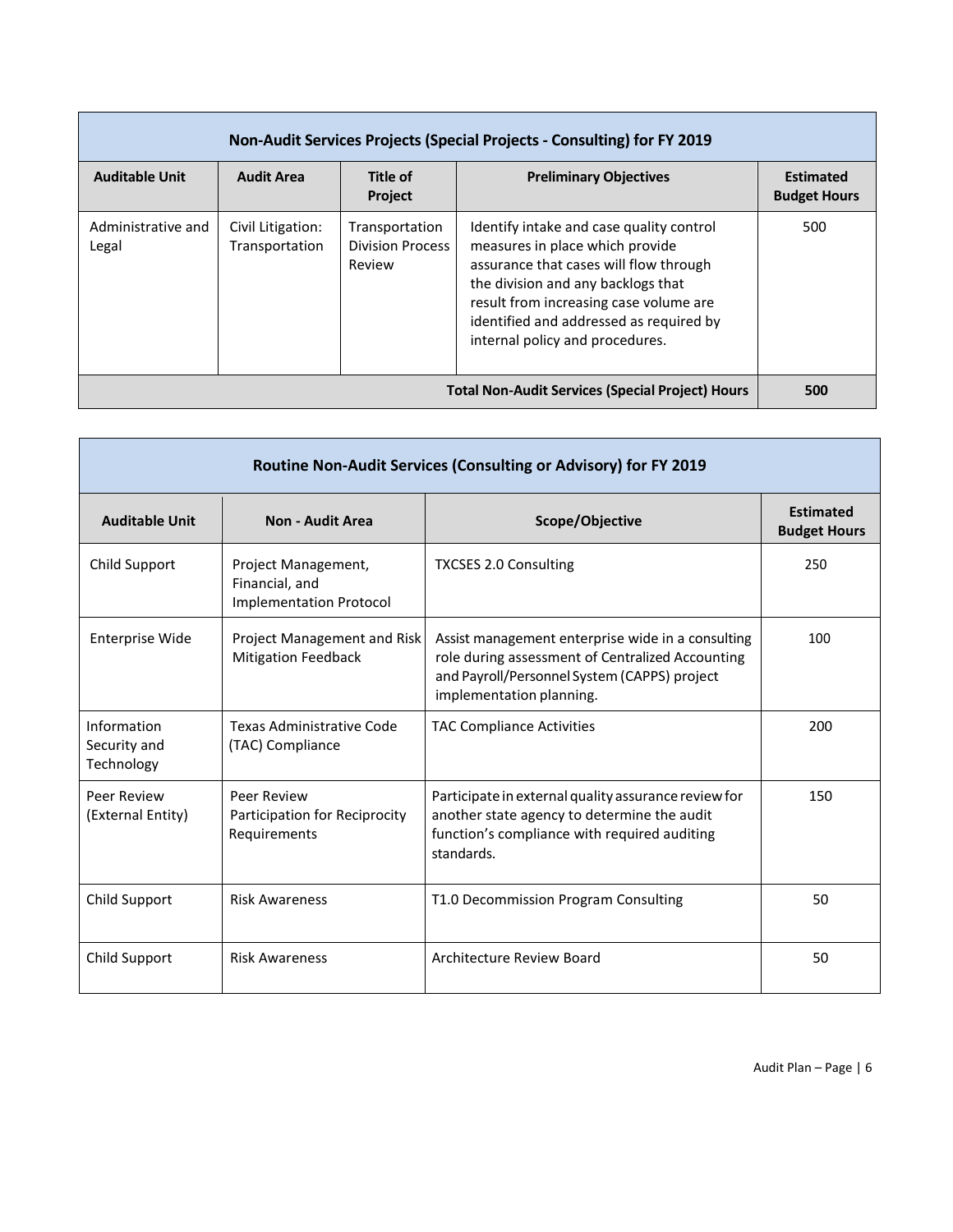| Routine Non-Audit Services (Consulting or Advisory) for FY 2019 |                                                           |                                                                                                                                                                                               |                                         |  |
|-----------------------------------------------------------------|-----------------------------------------------------------|-----------------------------------------------------------------------------------------------------------------------------------------------------------------------------------------------|-----------------------------------------|--|
| <b>Auditable Unit</b>                                           | Non - Audit Area                                          | Scope/Objective                                                                                                                                                                               | <b>Estimated</b><br><b>Budget Hours</b> |  |
| Administrative and<br>Legal (Crime Victim<br>Services)          | Project Management and<br><b>Risk Mitigation Feedback</b> | Crime Victim Services Consulting                                                                                                                                                              | 100                                     |  |
| Enterprise Wide                                                 | <b>Business Continuity and</b><br>Disaster Recovery       | Business impact analysis and disaster recovery<br>consulting                                                                                                                                  | 100                                     |  |
| Administrative and<br>Legal                                     | <b>IT Governance</b>                                      | Legacy System Replacement Consulting - to<br>provide independent and objective<br>recommendations to management for<br>consideration during legacy system redesign or<br>replacement projects | 100                                     |  |
| <b>Enterprise Wide</b>                                          | Governance                                                | Information Protection and Accessibility (Texas<br>Government Code Chapter 2054, subchapter M<br>and Texas Administrative Code, Title 1, Chapters<br>206 and 213) Work Groups - Advisory Role | 50                                      |  |
|                                                                 |                                                           | <b>Total Routine Non-Audit Services (Consulting or Advisory) Hours</b>                                                                                                                        | 1,150                                   |  |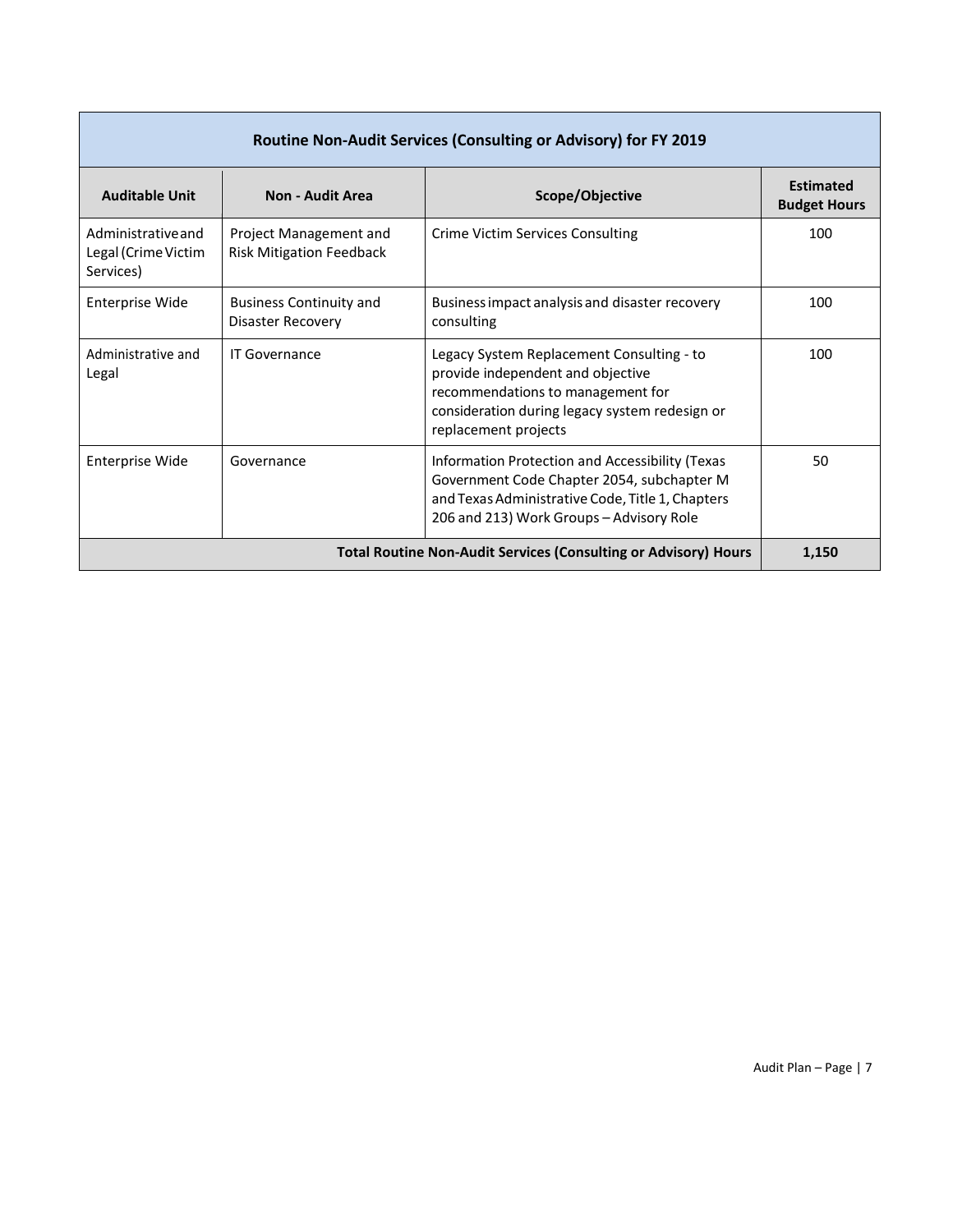Staff hours allocated to mandatory and other internal audit activities are **1,100** hours (listed below).

- **Performance of Audit Liaison Activities with External Auditors or Reviewers**
- **In Itsuance of an Annual Internal Audit Report**
- Development of an Annual Risk Assessment and Audit Plan
- **Internal Audit Division Annual Self-Assessment**
- **Internal Audit Division Quality Assurance**
- **TeamMate Upgrade Implementation and Training**
- Update of the Internal Audit Charter
- **Staff Development Initiatives**
- **Training of New Audit Personnel**
- **General Quality Assurance**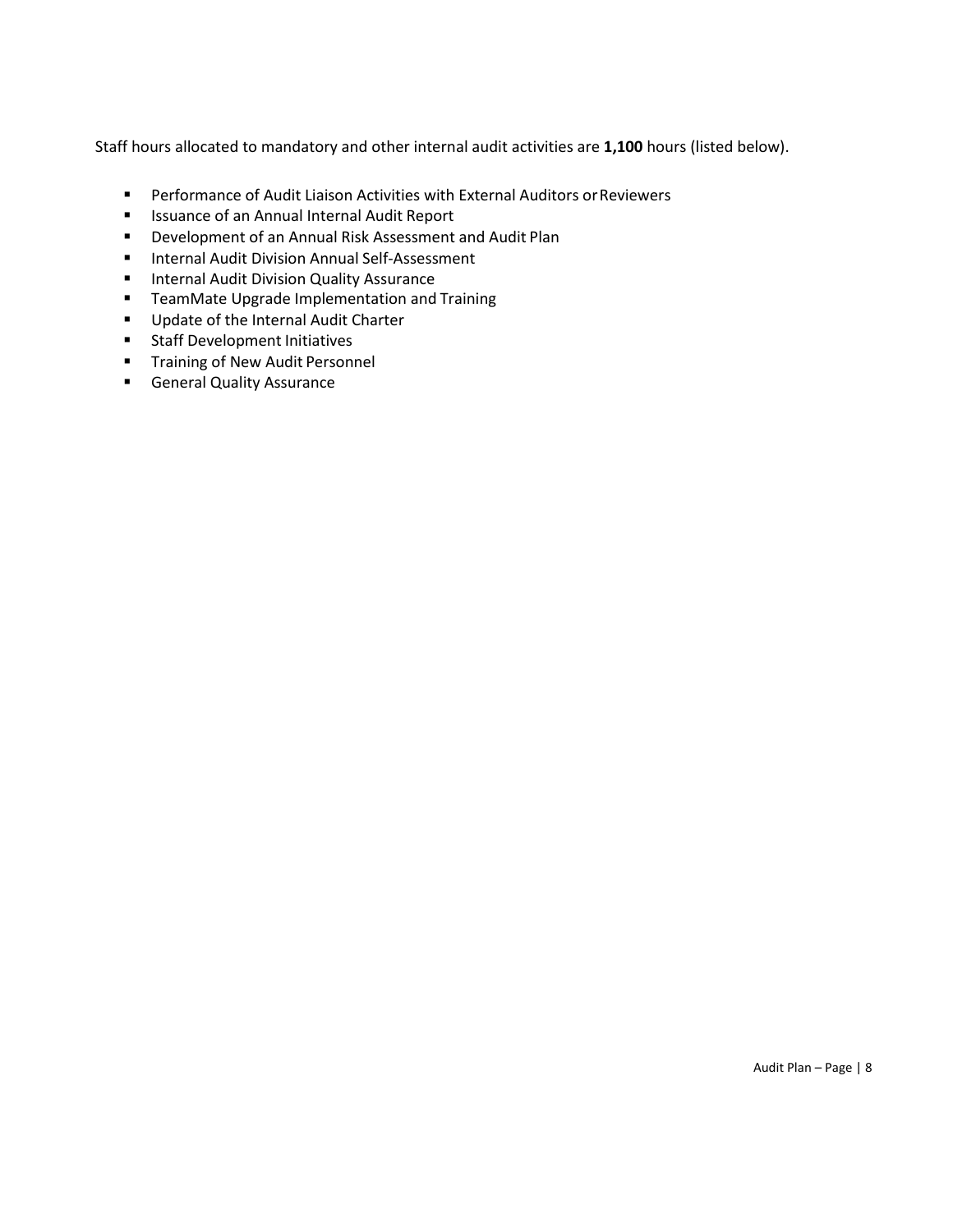## **Appendix I**

#### **Available Staff Time Estimate for FY 2019**

An analysis was conducted to determine the amount of direct audit time that would be available by audit staff to ensure internal audit resources are sufficient and effectively utilized to achieve the approved plan. The Fiscal Year 2019 state holiday schedule, average staff leave time, and estimated administrative time were used to determine the resources available during Fiscal Year 2019.

| <b>Total Annual Available Hours</b><br>Per Full Time Equivalent (FTE)   |              |
|-------------------------------------------------------------------------|--------------|
| <b>Annual Totals</b>                                                    | <b>Hours</b> |
| Based on 52 weeks @ 40 Hours Per Week                                   | 2,080        |
| Annual Leave (12.6 hours * 12 months)                                   | $-151$       |
| Sick Leave (14 days * 8 hours/day)                                      | $-112$       |
| Holiday/Adm. Leave                                                      | $-144$       |
| <b>Total Available Work Hours</b>                                       | 1,673        |
| Training/CPE 40 hours per auditor plus 10 for additional certifications | -50          |
| Audit Support/Miscellaneous (14 days * 8 hours/day)                     | $-112$       |
| Administration/Non-CPE Training (45 weeks * 2.5 hours/week)             | $-113$       |
| <b>Total Available Project Hours</b>                                    | 1,398        |

**Note**: Totals reflect automatic rounding in spreadsheet.

#### **Total Estimated Internal Audit Division Staff Project Hours Available in FY 2019 as of September 1, 2018<sup>2</sup>**

| Total Estimated Available Auditor Project Hours as of September 1, 2018 |                                                       |                                              |                                                         |  |
|-------------------------------------------------------------------------|-------------------------------------------------------|----------------------------------------------|---------------------------------------------------------|--|
| <b>Current Audit Resources</b>                                          | <b>Total Available Direct</b><br>for Fiscal Year 2018 | <b>Reserved Direct</b><br><b>Audit Hours</b> | <b>Total Available Hours as of</b><br>September 1, 2018 |  |
| <b>Budgeted Hours for Auditor</b><br>Staff (5.5 x 1,398 hours)          | 6.885                                                 | 804                                          | 7.689                                                   |  |

**Note**: Totals reflect automatic rounding in spreadsheet (rounded up).

 $\overline{a}$ 

<sup>&</sup>lt;sup>2</sup> Estimated increase of available direct audit hours for two new auditors as they are on boarded is  $1,678$  ( $1,398$  x 1.2).  $1,527$  hours additional for direct project hours and 151 for direct reserve hours. Available audit hours reflects applicable deductions for training. As hours become available, new audit staff will supplement existing projects and increase available hours for additional audit coverage and mandated audit activities.